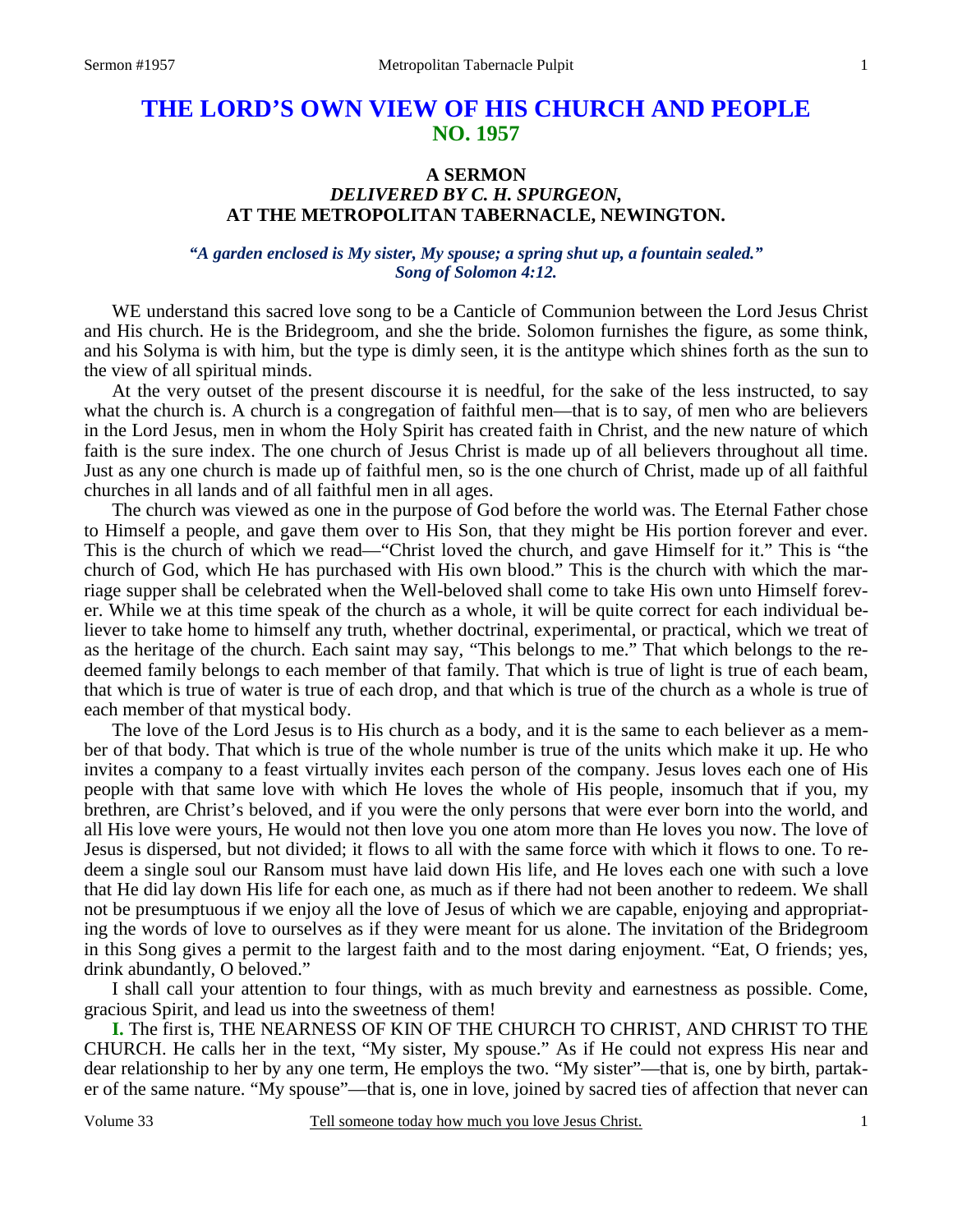be snapped. "My sister" by birth. "My spouse" by choice. "My sister" in communion, "My spouse" in absolute union with Myself. I want you who love the Savior to get a full hold of this thought of near and dear kinship under this head. Oh, how near akin Christ is to all His people!

But first, *do try to realize the person of Christ*. I am not going to speak to you at this time of a doctrine, or a mere historical fact that has vanished into the dim past. No, we speak of a real Person. Jesus Christ *is*. As Man and as God in the perfection of His nature He still exists. He dwells at the right hand of God at this moment, and though He cannot be here in His corporeal person, yet He is everywhere by His spiritual presence, which is more real still. Do not spirit Him away. Believe that He truly is, and that He truly is here—as much here and as really here as He was at Jerusalem, when He sat at the head of the table, and entertained the twelve at the last supper. Jesus is a real Man, a real Christ—recollect that.

Then let this further truth be equally well realized, that *He has so taken upon Himself our human nature that He may correctly call His church His siste*r. He has become so truly man in His incarnation, that He is not ashamed to call us brethren. He calls us so because we are so. No, He is not a deified man any more than He is a humanized God. He is perfectly God, but He is also perfectly man, and man such as we are, touched with the feeling, not only of our attainments, but of our infirmities; not only trusting in all points as we do, but tempted in all points like as we are, though without sin. He was, when He was here, evidently man and eminently man, and He now so remembers all that He passed through while here below that He remains in perfect sympathy with us at this very moment. Change of place has made no change of heart in Him. He in His glory is the same Jesus as in His humiliation.

No man is so fully a man as Jesus Christ. If you speak of any other man, something or other narrows his manhood. You think of Milton as a poet and an Englishman, rather than as a man. You think of Cromwell rather as of a warrior, than as a man. Either his office, his work, his nationality, or his peculiar character, strikes you in many a man rather than his manhood, but Jesus is *the* Man, the model Man; in all His deeds and words man to the fullness of manhood, in its purest and truest state. The second Adam is, *par excellence,* man.

We may not think of Him as one among a vast number who may be distantly akin to us, as all men are akin to one another by descent, but *the Lord comes near to each individual*. He takes each one of His believing people by the hand, and says, "My brother." In our text He salutes the whole church as "My sister." He says this with tender emphasis. The love between brothers, if those brothers are what they should be, is very strong, and peculiarly selfless and admirable. A brother is born for adversity. A true brother is one upon whom you can rely in time of need. One heart in two bodies is the realization of true brotherhood. Such is, emphatically, the relationship of the Redeeming Lord to each believer. He is your brother. "The man is next of kin unto us." You may have the joy of saying, "I know that my near Kinsman lives, and that He shall stand at the latter day upon the earth, and though after my skin worms destroy this body, yet in my flesh shall I see God." Happy man who, without presumption, can feel the ties of kinship with the Son of Man, and can sing with the poet of the sanctuary—

> *"Jesus, our Kinsman and our God, Arrayed in majesty and blood, You are our life; our souls in Thee Possess a full felicity."*

As we have already observed, the first term, "sister," implies kinship of nature, but *the second term, "My spouse,*" *indicates another kinship, dearer, and in some respects, nearer;* a kinship undertaken of choice, but, once undertaken, irrevocable and everlasting. This kinship amounts to unity, insomuch that the spouse loses her name, loses her identity, and to a high degree, is merged in the greater personality to which she is united. Such is our union to Christ; if indeed we are His that nothing can so well set it forth as marriage union. He loves us so much that He has taken us up into Himself by the absorption of love. We may henceforth forego our name, for "this is the name by which *she* shall be called, The Lord our righteousness." Wonderful that the very name which belongs to our Lord Jesus, and one of the most majestic of His names, should yet be used as the name of His church. The Lord Jesus Christ's name is now named upon her, and she is permitted to make use of His name whenever she draws near to the throne of the heavenly grace in prayer. "In His name"—this is to be her great plea whenever she intercedes with heaven. She speaks in the name which is above every name, the name at which angels bow.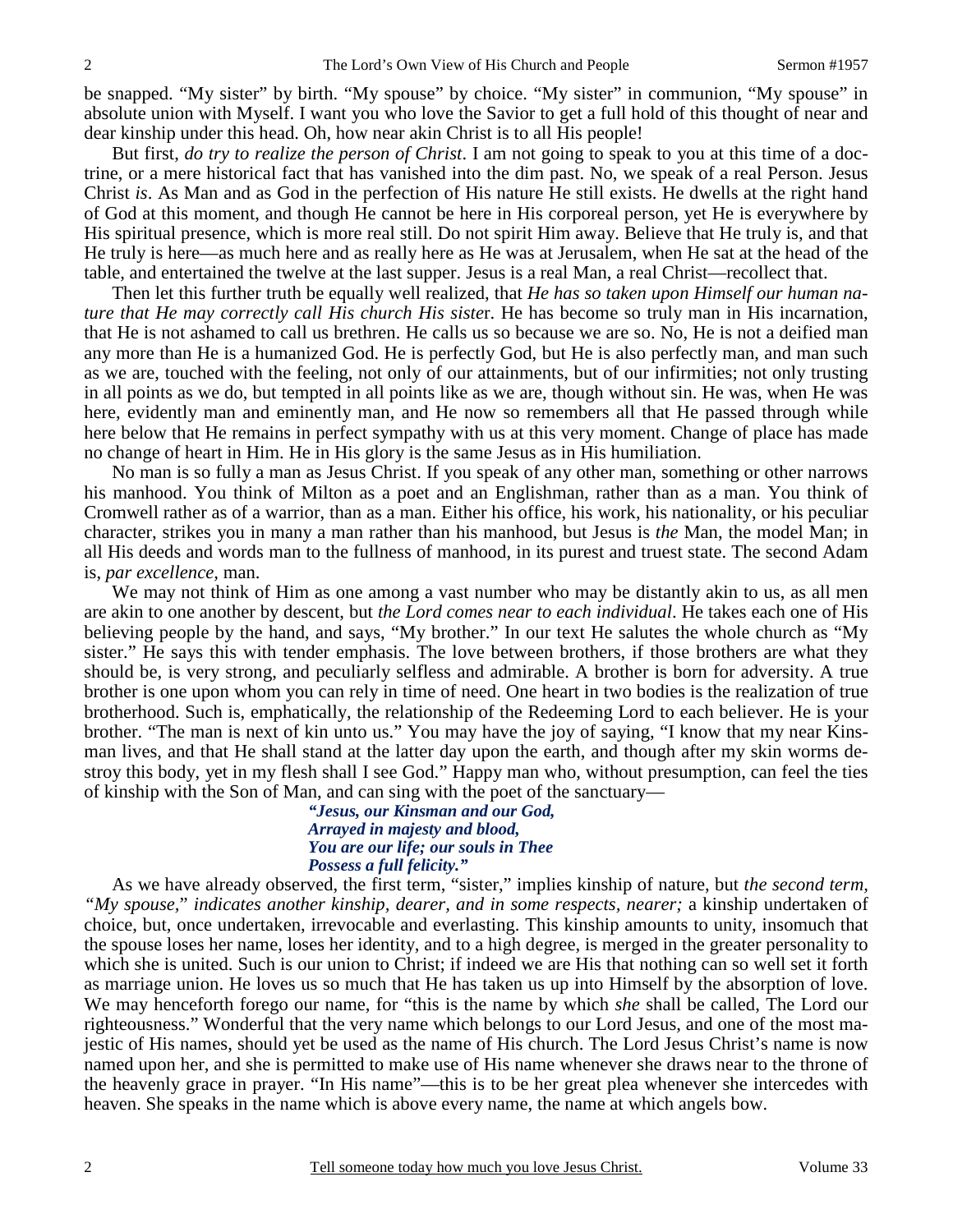The Bridegroom calls His church "My sister, My spouse." Now come, renewed heart, you that have learned to trust your Savior, see how near, how dear you are to Him! If He says, "My sister, My spouse," answer to Him, "My Brother, my Husband." If He is not strange to you, oh, be not cold to Him! Think not of Him as of some great one to whom you may not approach. Have you in your memory that great text, "It shall be at that day, says the Lord, that you shall call me Ishi (my Husband), and shall call me no more Baali, (my Lord). For I will take away the names of Baalim out of her mouth, and they shall no more be remembered by their name." We feel no dreadful lordship now. Though He is Master and Lord, yet it is such a loving lordship which He exercises towards us that we rejoice in it. We hear a voice full of music, saying, "He is your Lord, and worship you Him," but His commandments are not grievous. His yoke is easy, and His burden is light. When we bow before Him, it is not because we fear with servile trembling, but because we rejoice and love. We rejoice in His rule and reign. Perfect love has cast out fear. We live in such joyful fellowship with Him as a sister has with a brother, or a wife with a husband. Be not backward towards your own Betrothed. Be not stiff and cold. Set not a boundary around the mountain, for it is not Sinai; there are no boundaries to the hill of Zion. Hang not up a curtain, for He has rent the veil. Think not of Him as though He were far divided from you, when He is exceedingly near to you, and has taken you up unto Himself, to be one with Him forever—

*"Lost in astonishment I see, Jesus, Your boundless love to me: With angels I Your grace adore, And long to love and praise You more. Since You will take me for Your bride, Oh, keep me, Savior, near Your side! I gladly would give You all my heart, Nor ever from my Lord depart."* 

I do not know how to preach upon this subject. Who can? Is it a subject for exposition in a mixed assembly? If it were, who could compass it? I beg you, O believers, to sit in your pews, and let holy thought occupy you; let this choice subject saturate your willing minds. If you are true believers, if you have been born again, if you are really looking to Christ alone for salvation, He has brought you into a condition of the utmost conceivable nearness with Himself; He has participated in *your* nature, and He has made you a partaker of *His* nature, and in so many words He says, "I will betroth you unto Me forever; yes, I will betroth you unto Me in righteousness, and in judgement, and in loving-kindness, and in mercies. I will even betroth you unto Me in faithfulness: and you shall know the Lord." Can you grasp it? It will make your heart dance for joy if you can. Never did a more joyful thought illuminate a human mind. One with Jesus! By eternal union, one with Jesus! Is not this heavenly? There can be no divorce between Christ and His church, for thus it is written, "The Lord, the God of Israel, says that He hates putting away." He will have nothing to do with putting away. Having espoused us, He declares the thing done. "I am married unto you, says the Lord." He has taken our nature, and made us "partakers of the divine nature," and after He has done that, who shall separate us from the love of God which is in Christ Jesus our Lord? Neither height, nor depth, nor angels, nor principalities, nor powers, nor things present, nor things to come, shall ever be able to effect a breakup of this most complete, perfect, mystical union between Christ and His people. Again I pray the Holy Spirit to make every believer feel this, and then we shall go home from this house glad in spirit. My heart will be as a wedding feast, and the joy-bells of my soul will ring out the words—

*"White and ruddy is my Beloved, All His heavenly beauties shine; Nature can't produce an object, Nor so glorious, so divine; He has wholly Won my soul to realms above. Such as find You find such sweetness Deep, mysterious, and unknown; Far above all worldly pleasures, If they were to meet in one; My Beloved, O'er the mountains haste away."* 

Volume 33 Tell someone today how much you love Jesus Christ. 3 3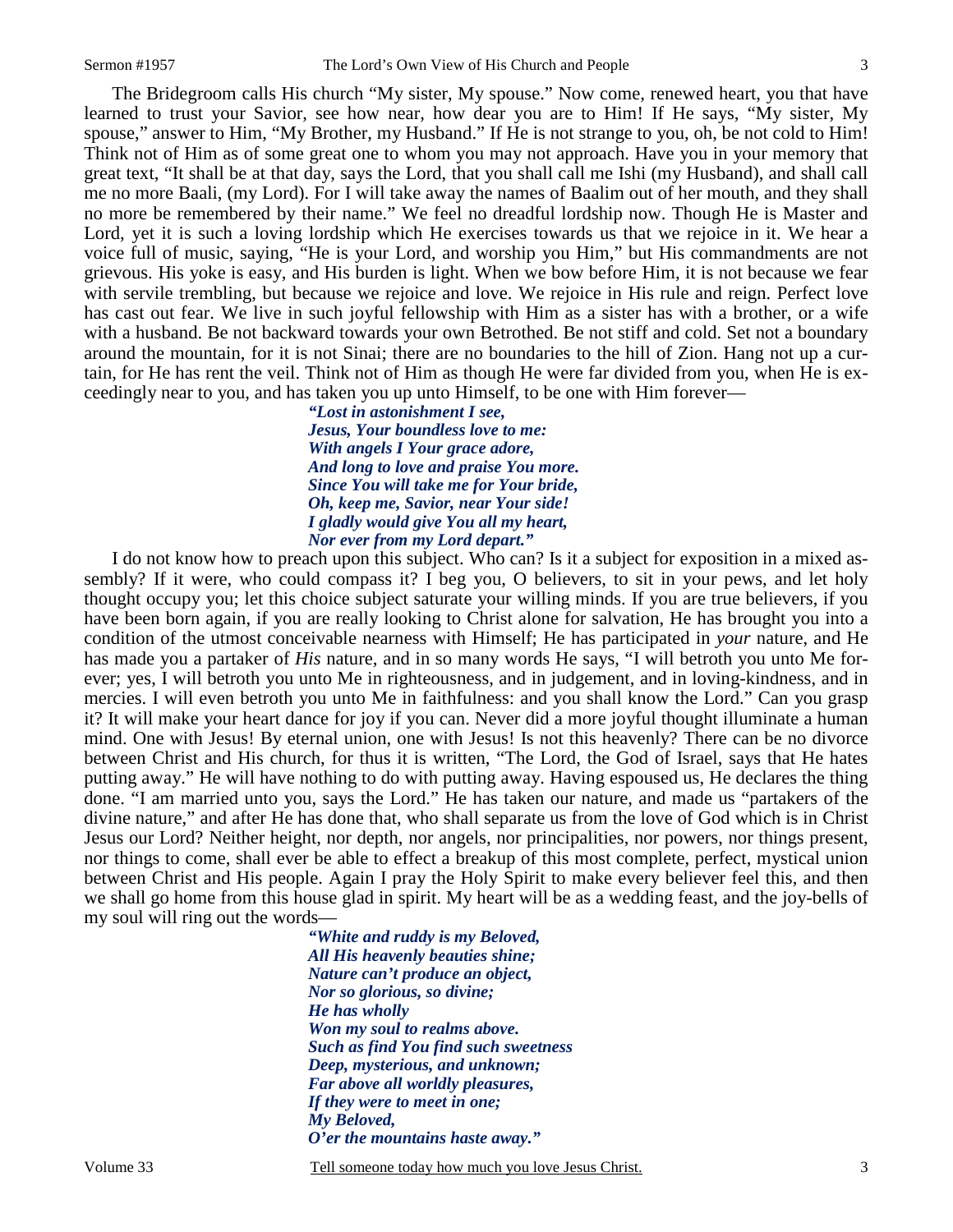**II.** To a second thought I would call your attention. See in the text THE SECURITY OF THE PEO-PLE OF GOD IN CONSEQUENCE OF BEING WHAT THEY ARE. "A garden enclosed is My sister, My spouse; a spring shut up, a fountain sealed." We are not only like a garden, but a garden *enclosed*. If the garden were not enclosed, the wild boar out of the woods would bark the vines, and uproot the flowers, but infinite mercy has made the church of God an enclosure, into which no invader may dare come. "For I, says the Lord, will be unto her a wall of fire round about, and will be the glory in the midst of her." Is she a spring? Are her secret thoughts, and loves, and desires like cool streams of water? Then the Bridegroom calls her "a spring shut up." Otherwise, every beast that passed by might foul her waters, and every stranger might quaff her streams. She is a spring shut up, a fountain sealed, like some choice cool spring in Solomon's private garden around the house of the forest of Lebanon—a fountain which he reserved for his own drinking, by placing the royal seal upon it, and locking it up by secret means, known only to himself. The legend has it that there were fountains which none knew of but Solomon, and he had so shut them up that, with his ring he touched a secret spring, a door opened, and living waters leaped out to fill his jeweled cup. No one but Solomon knew, the secret charm by which he set flowing the pent-up stream, of which no lips drank but his own. Now, God's people are as much shut up, and preserved, and kept from danger by the care of Christ, as the springs in Solomon's garden were reserved expressly for himself.

Beloved, this is a cheering thought for all believers, that the Lord has set apart him that is godly for Himself. He has taken measures to *preserve* all His chosen from all those who would defile and destroy them. He walled them round about with His divine decree of old, saying, "This people have I chosen for Myself." He then issued His command that none should injure them, saying, "Touch not My anointed, and do My prophets no harm." He sets a hedge about them in providence, so that nothing shall by any means harm them. He has shut them up from the enemy, and sealed them up for perpetual preservation. The wandering Bedouins in the East plunder the open fields, but a king's garden, enclosed and protected, is safe from their ravages. So are the saints enclosed from all invading powers. Especially has the Lord walled them about with grace. While angels keep watch and ward around this sacred garden to drive off the powers of darkness, the invincible grace of God is always like a wall about the plants of the Lord's right hand planting, so that neither sin nor the world shall be able to uproot them. You are a garden, and a garden is a tender thing, soon destroyed, but the Lord, who planted you, has seen to your protection and provision. A garden in the East is a very needy place. One day's burning sun might suffice to wither all its verdure, but the Lord has declared of His church, "The sun shall not smite you by day, nor the moon by night." "I the Lord do keep it; I will water it every moment; lest any hurt it, I will keep it night and day." A garden is a dependent thing, requiring perpetual care from the husbandman, and that care the church of God shall have, for it is written, "He cares for you." Jesus says, "My Father is the husbandman," and surely that is enough.

In a garden weeds spring up, and alas, in the church, and in our hearts, the weeds of sin are plentiful, but there is One who will take care to pluck up evil growths, and cut away all rank shoots, that none of the precious plants may be choked or overgrown. In all ways every single plant, however feeble, shall be tended with all-sufficient skill.

It is very precious to see how the Lord lays Himself out to preserve His own beloved. We are too dear to Him to let us perish. Yet, O tender plant, you are often fearful! Did you say the other day that He had left you? How can this be? Do you know at what a price He bought you? Leave you! Will the husband forget his beloved spouse, and will the Husband of your soul forget you? Let not the thought tarry with you for a moment, for it is dishonoring to your Lord's love. "Can a woman forget her sucking child, that she should not have compassion on the son of her womb? Yes, they may forget, yet will I not forget you." You are as safe as Jesus, for on His heart He bears your name. You are as safe as He is, for on the arm of His strength He wears your name, as the high priest wore the names of the tribes upon his shoulder, as well as upon his breastplate. "I give unto My sheep," says He, "eternal life, and they shall never perish, neither shall any man pluck them out of My hand." I want you to enjoy a sense of this security. I will not preach upon it much, but I will ask you to believe it, and to rejoice in it. Are you really in Christ? If so, who is to pluck you from there? Are you really trusting Him? How can He fail you? Have you been begotten again into the divine family? How can that new life be quenched? Do not let anything drive from your mind a sense of your security in Christ. I hear somebody say that this might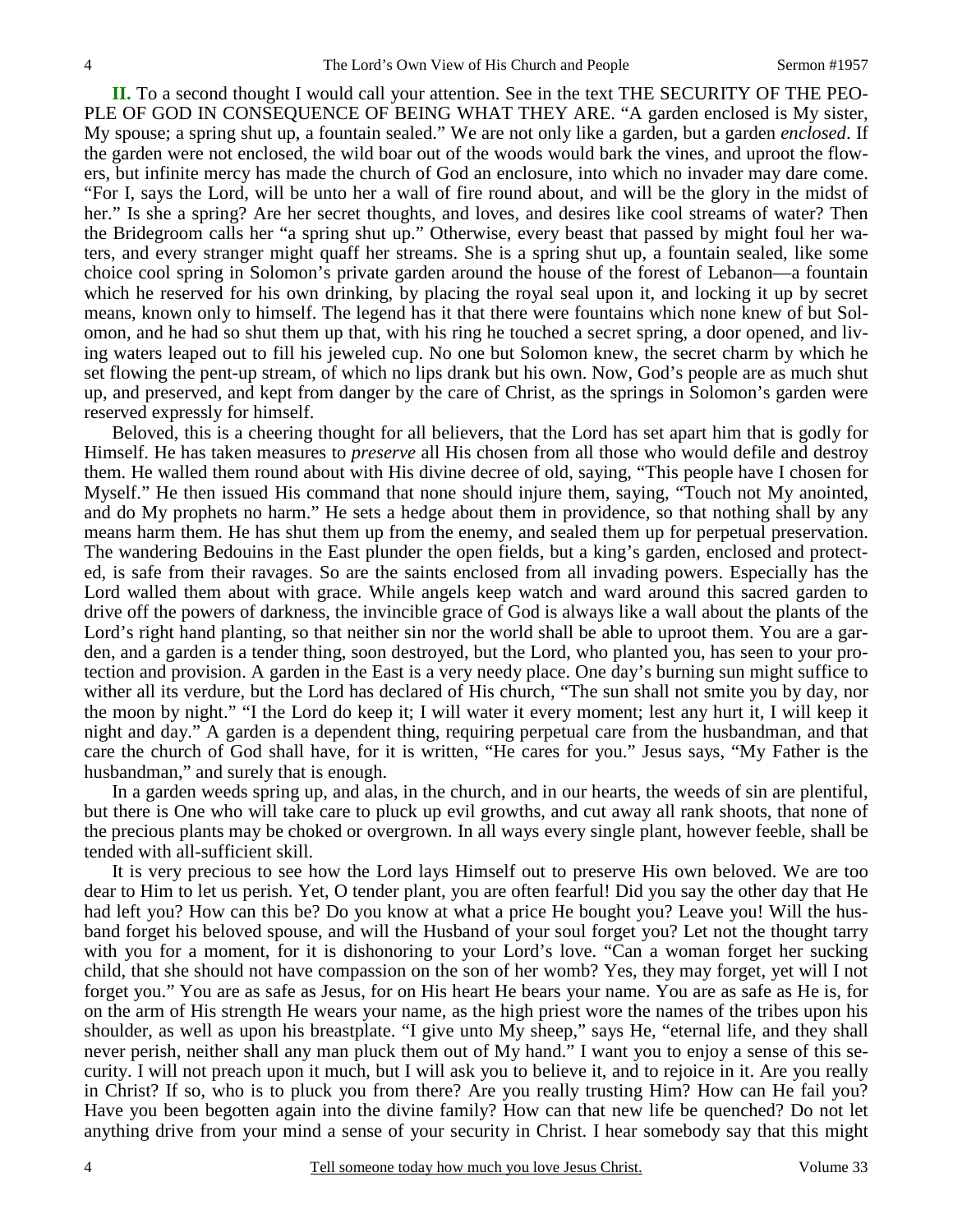lead men to carnal security. Far from it; the security of the Spirit is a death-blow to the security of the flesh. I tell you, sirs, that it is most needful that you should not believe in Jesus Christ half way, as some do that trust the Lord to put away the sin of the past, but cannot trust for the future. I believe in Him to put away all my sins that ever shall be, as well as all the sins that have been. To believe in Him only to obliterate the years of former sin is but a limping half-way faith. Believe in Him for all the years that shall be. What does He say? "The water that I shall give him shall be in him a well of water springing up into everlasting life." Do you believe in Him to give you life for a little time, so that you venture to take a quarter's ticket of membership? I am glad that you believe even so much, but why limit His power? Believe in the Lord Jesus for the whole of life, yes, for eternity. "According to your faith be it unto you." Do you believe in Him to give you a sip of the living water to stay your thirst for a while? Believe in Him a great deal more than that, and accept Him as quenching your thirst forever. For, "you are complete in Him." "He that believes in Him has everlasting life."

I look upon this sense of security in a Christian as being the mainspring of unselfish virtue. What is that perpetual anxiety to save yourself? What is that daily hungering and perpetual thirsting? It is only a spiritualized selfishness. Only when a man is saved does he forget self. When I know that I am saved I am able to glorify God. The thought of saving myself by anything that I shall do, or be, or feel, I hurl to the winds, for I am already saved as a believer in Christ. Now is there scope for virtue. Now is there an opportunity to love God, and to love one's fellow men from a pure, unselfish motive. A man is drowning, the ship is going down from under him; he is not a likely man to be looking after the interests of those about him. Once let him grasp an oar in the lifeboat, and he is the man to be the savior of others. I want you to be out of the wreck, and in the lifeboat, that you may be a hearty worker for the salvation of the perishing. I want you to get out of that "if," "perhaps," "perchance," "maybe," into certainty and full assurance, for then your undivided zeal will go for the glory of God. "We know that we have passed from death unto life," says the apostle, speaking in the name of the saints in his day, and when you once know this, then, you will rejoice to proclaim life to those around you. When you are assured that you are not only a garden, but a garden *enclosed,* not only a spring, but a spring shut up, and a fountain sealed against all adversaries—then you will give all your strength to Him who has thus secured you. A happy and holy security in Christ will put spirit into you, and cause you to do exploits. For the love you bear His name, you will be ready to live to this sole end—to magnify and glorify the Lord Jesus, whose you are, and whom you serve.

I leave the thought, but I pray the Holy Spirit to breathe over His people a delicious sense of perfect security in Christ Jesus.

**III.** Thirdly, THE MOST STRIKING IDEA OF THE TEXT IS THAT OF SEPARATION, "A garden enclosed is My sister, My spouse; a spring shut up, a fountain sealed." A garden is a plot of ground separated from the common waste for a special purpose, such is the church. The church is a separate and distinct thing from the world. I suppose there is such a thing as "the Christian world," but I do not know what it is, or where it can be found. It must be a singular mixture. I know what is meant by a worldly Christian, and I suppose the Christian world must be an aggregate of worldly Christians. But the church of Christ is not of the world. "You are not of the world," says Christ, "even as I am not of the world." Great attempts have been made of late to make the church receive the world, and wherever it has succeeded it has come to this result, the world has swallowed up the church. It must be so. The greater is sure to swamp the lesser. They say, "Do not let us draw any hard and fast lines. A great many good people attend our services, who may not be quite decided, but still their opinion should be consulted, and their vote should be taken upon the choice of a minister, and there should be entertainments and amusements, in which they can assist." The theory seems to be, that it is well to have a broad gangway from the church to the world; if this is carried out, the result will be that the nominal church will use that gangway to go over to the world, but it will not be used in the other direction. It is thought by some that it would perhaps be better to have no distinct church at all. If the world will not come up to the church, let the church go down to the world; that seems to be the theory. Let the Israelites dwell with the Canaanites, and become one happy family. Such a blending does not appear to have been anticipated by our Lord in the chapter which was read just now; I mean the fifteenth of John. Read verses eighteen and nineteen, "If the world hates you, you know that it hated Me before it hated you. If you were of the world, the world would love his own: but because you are not of the world, but I have chosen you out of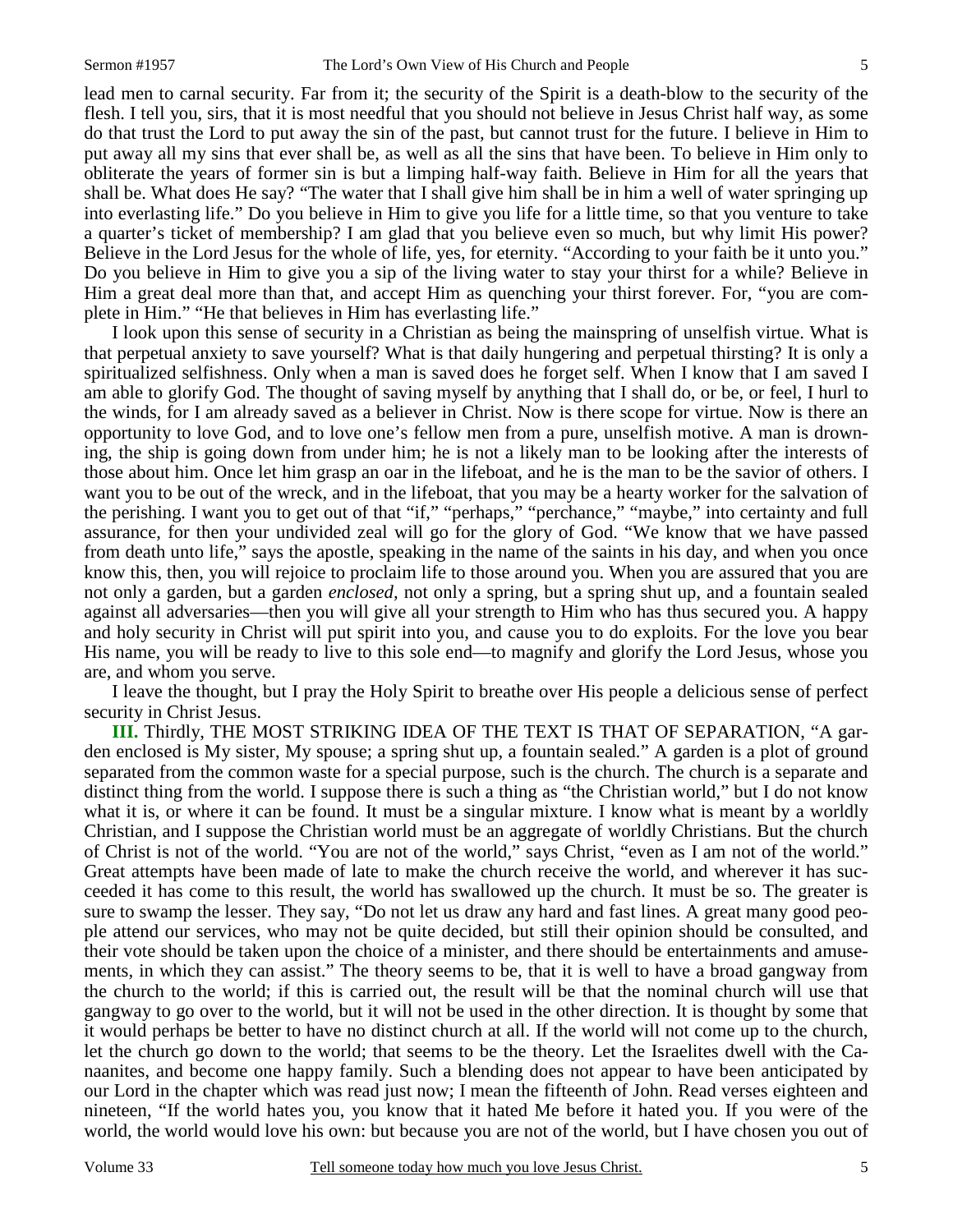the world, therefore the world hates you." Did Jesus ever say—"Try to make an alliance with the world, and in all things be conformed to its ways"? Nothing could have been further from our Lord's mind. Oh, that we could see more of holy separation, more dissent from ungodliness, more nonconformity to the world! This is "the dissidence of Dissent" that I care for, far more than I do for party names and the political strife which is engendered by them.

Let us, however, take heed that our separateness from the world is of the same kind as our Lord's. We are not to adopt a peculiar dress, or a singular mode of speech, or shut ourselves out from society. He did not so, but He was a man of the people, mixing with them for their good. He was seen at a wedding feast, aiding the festivities, He even ate bread in a Pharisee's house, among captious enemies. He neither wore phylacteries, nor enlarged the borders of His garments, nor sought a secluded cell, nor exhibited any eccentricity of manner. He was separate from sinners only because He was holy and harmless, and they were not. He dwelt among us, for He was of us. No man was more a man than He, and yet, He was not of the world, neither could you count Him among them. He was neither Pharisee, nor Sadducee, nor Scribe, and at the same time, none could justly confound Him with publicans and sinners. Those who reviled Him for consorting with these last did, by that very reviling, admit that He was a very different person from those with whom they went. We want all members of the church of Christ to be, manifestly and obviously, distinct persons, as much as if they were of a separate race, even when they are seen mingling with the people around them. We are not to cut ourselves off from our neighbors by affectation and contempt. God forbid. Our very avoiding of affectation, our naturalness, simplicity, sincerity, and amiability of character, should constitute a distinction. Through Christians being what they seem to be, they should become remarkable in an age of pretenders. Their care for the welfare of others, their anxiety to do good, their forgiveness of injuries, their gentleness of manner—all these should distinguish them far more than they could be distinguished by distinctive dress or by any outward signs. I long to see Christian people become more distinct from the world than ever, because I am persuaded that, until they are so, the church will never become such a power for blessing men as her Lord intended her to be. It is for the world's good that there should be no alliance between the church and the world by way of compromise, even to a shade. See what came to pass when the church and the world became one in Noah's day; when "the sons of God saw the daughters of men that they were fair," and were joined with them. Then came the deluge. Another deluge, more desolating even than the former, will come if ever the church forgets her high calling, and enters into confederacy with the world.

The church is to be a garden, walled, taken out of the common, and made a separate and select plot of ground. She is to be a spring shut up, and a fountain sealed, no longer open to the fowl of the air, and the beasts of the field. Saints are to be separate from the rest of men, even as Abraham was when he said to the sons of Seth, "I am a stranger and a sojourner with you."

Come now, My dear friends, are you of this sort? Are you foreigners in a country not your own? You are not Christians, remember, if you are not so. "Come out from among them, and be you separate, says the Lord, and touch not the unclean thing." That is the Lord's own word to you. Did not He Himself suffer without the gate that you might go forth unto Him without the camp? Are you at one with the rest of mankind? Could anybody live with you, and never see that any alteration had taken place in you? Would they think that you were just the same as any other man? Then, by your fruits you shall be known. If there is no difference of life between you and the world, the text does not address *you* as the "sister" and the "spouse" of Christ. Those who are such are enclosed from the world, and shut up for Christ. "I wish I were more so," cries one. So do I, my friend, and may you and I practically prove the sincerity of that desire by a growing separateness from the world!

**IV.** Lastly, I think THE TEXT BEARS EVEN MORE FORCIBLY ANOTHER IDEA, NAMELY, THAT OF RESERVATION. The church of God is "a garden enclosed." What for? Why, that nobody may come into that garden, to eat the fruit thereof, but the Lord Himself. It is "a spring shut up," that no one may drink of the stream but the Lord Jesus. I beg you to consider this for a few minutes and then practically to remember it all your lives. A church exists only for the Lord Jesus to accomplish His ends and purposes among the sons of men. Never may this be forgotten. May the Spirit of God daily sanctify us unto the Lord, to be a peculiar people! I am persuaded that if any church desires to be much honored of the Lord in these days, both as to internal happiness and external usefulness, it will find that the nearest way to its desire is to be wholly consecrated to the Lord. The church is not formed to be a social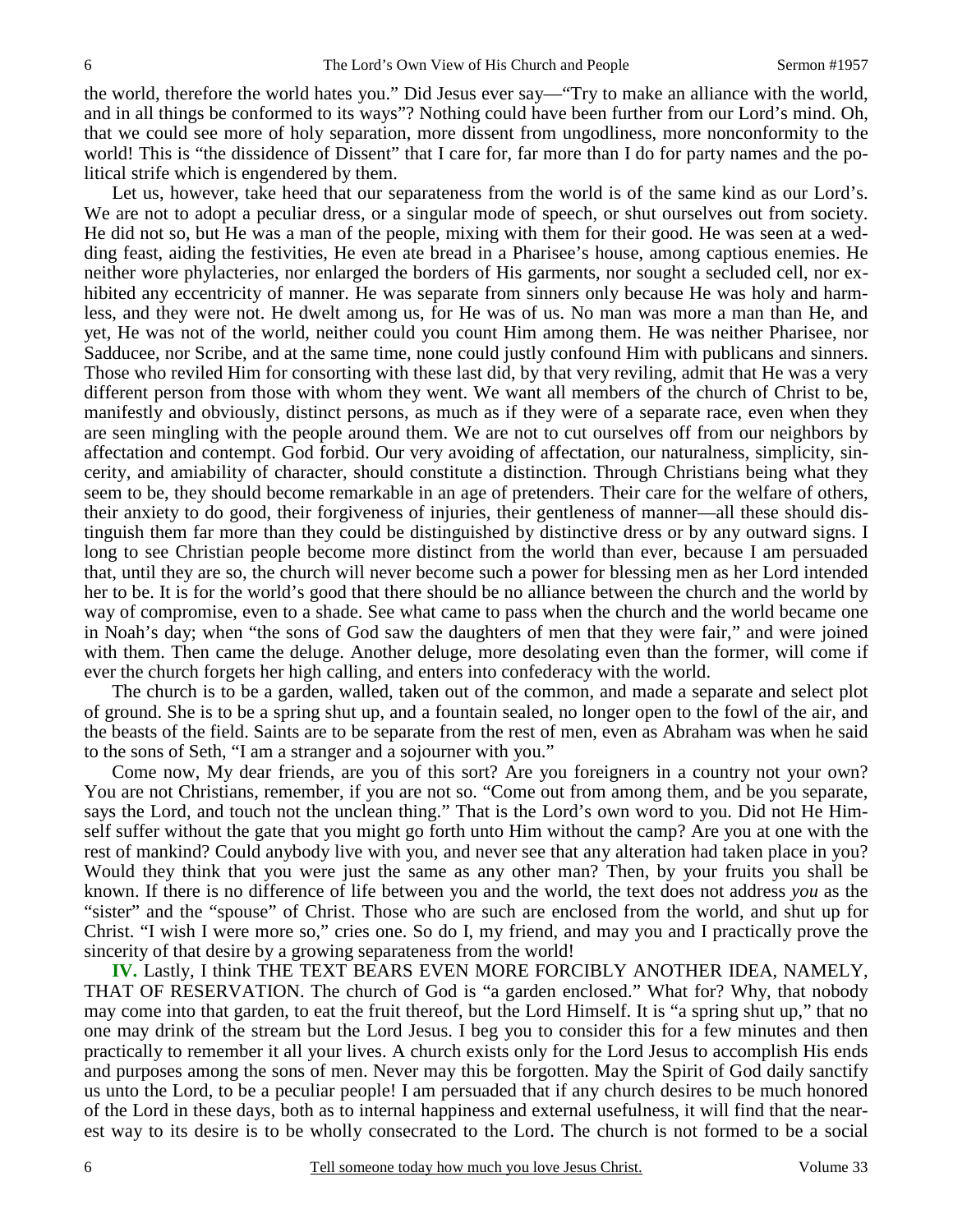club, to produce society for itself; not to be a political association, to be a power in politics; nor even to be a religious confederacy, promoting its own opinions; it is a body created of the Lord to answer His own ends and purposes, and it exists for nothing else. The heavenly bridegroom says to His church, "Forget also your own people, and your father's house; so shall the king greatly desire your beauty: for He is your Lord; and worship you Him." Churches which fail of their high vocation shall be cast forth as salt that has lost its savor. If we do not live for the Lord, we are dead while we live. If we do not bring glory to His name we cannot justify our existence. If we are not as a garden enclosed for Jesus, we are mere bits of waste land, if we are not fountains sealed for Jesus, we are mere brooks in the valley, and shall soon run dry.

"But," cries one, "are we not to seek the good of our fellow men?" Assuredly we are to do so for Christ's sake. "Are we not to seek to help on sanitary, educational, and purifying processes, and the like?" Yes, so far as all can be done for His sake. We are to be the Lord's servants for the blessing of the world, and we may do anything which He would have done. In such a garden as the text speaks of, every plant bears flowers for its owner, every tree yields fruit for Him. I pray God that this church, whether it carries on its Orphan houses, or its College, or its Colportage, or whatever else it does, may do it all for Christ. Keep this thought to the front as a church and people. You are not to bear fruit for the markets, but fruit for the Master's table. You are not to do good that you may have honor as an industrious and energetic community, but that glory may be given to Jesus, to whom you belong. "All for Jesus" is to be our motto. No one among us may dare to live unto himself; even in the refined way in which many are doing it, who, even try to win souls that they may have the credit of being zealous and successful. We may so far degenerate as even to attempt to glorify Christ that we may have the credit of glorifying Him. It will not do. We must be truly, thoroughly, really living for Jesus; we must be an enclosed garden, reserved, shut up for Him. O brother, your life is to be a stream that flows for the refreshment of Him who poured out His life for you! You are to let Him drink of the deep fountains of your heart, but no one else may rival Jesus there. You are a spring shut up, a fountain sealed for Jesus, for Jesus only, and that altogether, and always. Should self come forward, or personal advantage, you are to bid them be gone. They must have no admission here. This garden is strictly private. Trespassers beware! Should the world, the flesh, or the devil leap over the wall, and stoop down to drink of the crystal fountain of your being, you are to chase them away, lest their leprous lips should defile this spring, and prevent the King from drinking there again. Our whole being is to be a fountain sealed for Jesus Christ alone. All for Jesus; body for Jesus, mind for Jesus, spirit for Jesus, eyes for Jesus, mouth for Jesus, hands for Jesus, feet for Jesus, all for Jesus. The wall must wholly enclose the garden, for a gap anywhere will admit an intruder everywhere. If one part of our being is left under the dominion of sin, it will show its power everywhere.

The spring must be sealed at the very source that every drop may be for Jesus throughout the whole of its course. Our first thoughts, desires, and wishes must be His, and then all our words and deeds. We must be "wholly reserved for Christ that died, surrendered to the Crucified." Brethren, do we belong to Jesus? Does He know the walks of our garden and the secret springs of our nature? Here is evidence by which you may judge whether Jesus fully possesses you. Is there anything, my brethren, that ever stirs you like the name of Jesus? I recollect, some years ago, when I was very weary, faint, and heart-sore. I was vexed with the question as to whether all was right between my Lord and my heart. I went into an obscure country meeting house, where a brother who preached did me a great service. There was not much in the preaching of itself, but it was all about Jesus Christ, and I found myself within a few minutes weeping freely. The gospel had found out the secret fountains of my being, and set them flowing. The name of Jesus acted on me like a charm. Yes, I thought, my Lord knows how to get at my heart as nobody else does; depend upon it, He must have been there before! I was quite sure that my Lord had the key that could open the sealed fountain of my being, for I was stirred to the innermost depth of my soul. Then I knew that He was no stranger to me. There is a secret drawer inside my soul that nobody can ever open except Himself. He made that drawer, and knows the secret spring which shuts and opens it. My Lord and my Lord only, can play upon the strings of my heart as a minstrel on his harp, and therefore I know that I belong to Him.

Beloved, I am sure that many of you can thus assure yourselves of your interest in Christ. He holds the clue of the maze of your soul, and can enter the sacred chamber of your spirit. Can He not? Do you ever feel as happy as when He is near? Why, you love the very place where His honor dwells. It happens